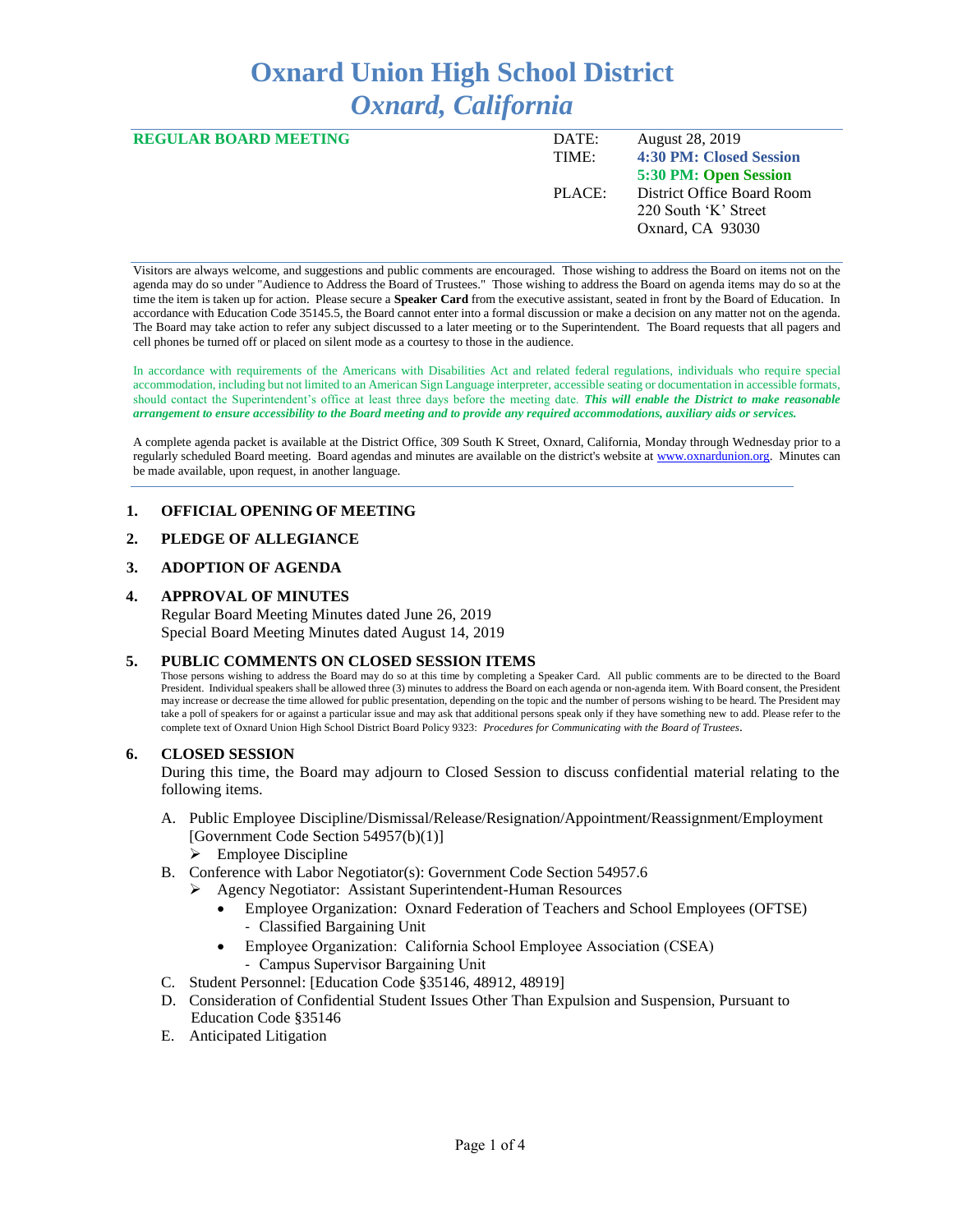Board Meeting Agenda August 28, 2019

F. Conference with Real Property Negotiator (Govt. Code § 54956.8)

 PROPERTY: 50-acres of 107.25 acres located at or near 1825 Camino del Sol, Oxnard, CA (southeast corner of N. Rose Ave. and Cesar Chavez Dr.) Ventura County Assessor Parcel No. 214-0- 020-595

AGENCY NEGOTIATOR: Jeff Weinstein, Assistant Superintendent Business Services and Dr. Joel Kirschenstein, Consultant Sage Realty Group Inc.

NEGOTIATING PARTIES: Brian Edward Maulhardt, as Trustee of the Brian Edward Maulhardt Children's Support Trust

UNDER NEGOTIATION: Price and terms of payment

G. Conference with Real Property Negotiator (Govt. Code § 54956.8)

PROPERTY: Multiple District-owned parcels, including: (1) Bell Ranch Property, Assessor Parcel No. ("APN") 156-0-180-385, Camarillo, California; (2) South of Oxnard High School, APN 183-0-030-180; (3) District Office Campus, 220, 309, and 315 South K Street, Oxnard, CA, APNs 202-0-010-630 & -740; (4) Hueneme Road Adult School, 527 W Hueneme Road, Oxnard, CA, APN 222-0-082-625; (5) 280 and 300 Skyway Drive, Camarillo, CA, APN 230-0-130-105; and (6) 15 Stearman Street, Camarillo, CA, APN 230-0-130-115 AGENCY NEGOTIATOR: Jeff Weinstein, Assistant Superintendent Business Services and Dr. Joel Kirschenstein, Consultant Sage Realty Group Inc. NEGOTIATING PARTIES: To be determined UNDER NEGOTIATION: Price and terms of payment.

## **7. RECONVENE IN PUBLIC: REPORT ON CLOSED SESSION ACTION**

## **8. RECOGNITION**

A. 2019 Harbor Freight Tools for Schools Prize for Teaching Excellence – Peter Wachtel, ACHS

#### **9. PUBLIC COMMENTS TO ADDRESS THE BOARD OF TRUSTEES**

Those persons wishing to address the Board may do so at this time by completing a Speaker Card. All public comments are to be directed to the Board President. Individual speakers shall be allowed three (3) minutes to address the Board on each agenda or non-agenda item. With Board consent, the President may increase or decrease the time allowed for public presentation, depending on the topic and the number of persons wishing to be heard. The President may take a poll of speakers for or against a particular issue and may ask that additional persons speak only if they have something new to add. Please refer to the complete text of Oxnard Union High School District Board Policy 9323: *Procedures for Communicating with the Board of Trustees.*

#### **10. SUPERINTENDENT'S REPORT**

# **11. STUDENT REPRESENTATIVE TO THE BOARD – ANTHONY FARFAN**

# **12. CONSENT CALENDAR**

# **Business Services**

- **A.** Consideration of Approval of Purchase Orders and Direct Pays, August 3 15, 2019
- **B.** Consideration of Approval of Contract Award to C Below Surface Imaging for Utility Locating Services to Support the Measure A Playfields Renovation Projects at Six (6) School Site Locations
- **C.** Consideration of Approval of ServicePro Fire Protection, Inc. Proposals for Annual Services and Monitoring of Fire Alarm Control Panels District Wide
- **D.** Consideration of Approval of Proposal from West Oaks Pest Control for Termite Extermination Services for Multiple Sites
- **E.** Consideration of Approval of Proposal from CJSeto Support Services, LLC for Lead Acid Batteries Disposal from 1800 Solar Drive in Oxnard
- **F.** Consideration of Approval of Equipment Replacement Estimate from Green Globe HVAC, Inc. for Walk-In Cooler and Walk-In Freezer at Pacifica High School
- **G.** Consideration of Approval of Sage Realty Group Proposal for Coordination of Site and OPSC Funding Approvals, Program Planning, CDE/CEQA Coordination and Related Items, Assistance with Local Planning Authority Approvals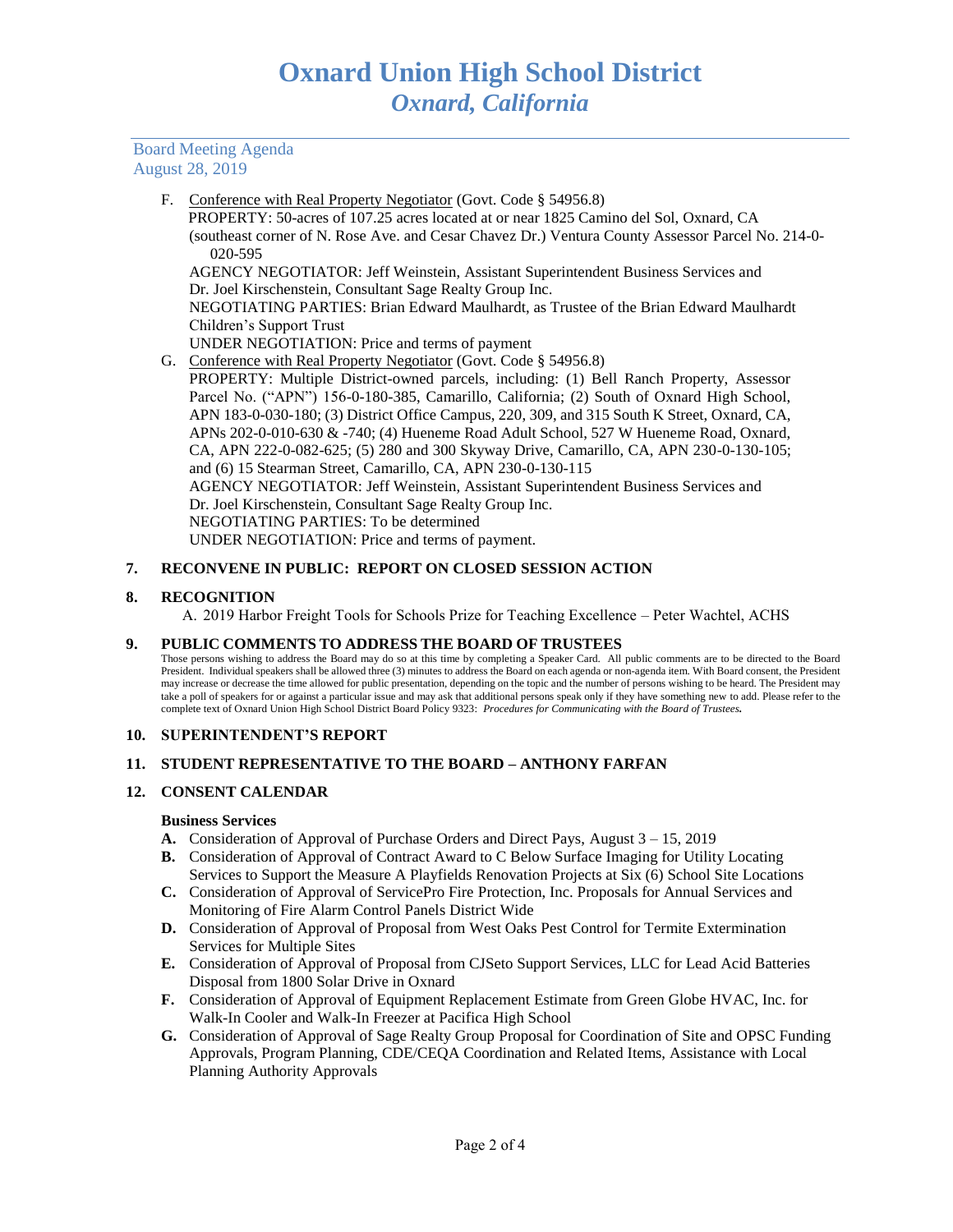#### Board Meeting Agenda August 28, 2019

- **H.** Consideration of Approval of Authorization for Additional Surveying Services from Stantec Consulting Services Inc. as needed
- **I.** Consideration of Approval to Award Contract to HMC Architects for Use on District-Wide Projects
- **J.** Consideration of Approval of Earth Systems Proposal for Geotechnical Engineering to Support the New Districtwide Transportation/Warehouse Building
- **K.** Consideration of Approval of Contract Award to Legal Firms for Specialized Professional Services, As Needed, RFP 597
- **L.** Consideration of Approval to Reject Bid for Swimming Pool Repair and Deck Resurfacing at Oxnard High School, Bid 596
- **M.** Consideration of Approval of the Disposal of Surplus Asset Items, September 12, 2018–August 14, 2019
- **N.** Consideration of Approval of Earth Systems Proposal to Provide Engineering Geology and Geotechnical Services for the Relocatable Modular Classroom Buildings at ACHS; CIHS and HHS
- **O.** Consideration of Approval of Contract Award to Parsons Constructors, Inc. to Provide Project Labor Agreement Oversight & Labor Compliance Monitoring for the Measure A Bond Program
- **P.** Consideration of Approval of Contract Award to Flewelling & Moody for Architectural Design Services for Seven Modular Classrooms to Stage for the Measure A HVAC Renovation Project at Rancho Campana HS
- **Q.** Consideration of Approval of Addendum #3 to WLC Architects Agreement for Architectural Services for OHS #8
- **R.** Consideration of Approval of Contract Award to WLC Architects for Architectural Design Services to Provide Measure A Air-Conditioning at Oxnard HS and Pacifica HS
- **S.** Consideration of Approval of Increasing Assistant Superintendent of Business Services Authority of Approval to \$60,000
- **T.** Consideration of Approval of Hiring a Custodian for Oxnard Middle College High School
- **U.** Consideration of Approval for Network Monitoring Software and Network Switch Gear
- **V.** Consideration of Approval of an Increase in Services for Fortinet District Internet Firewall
- **W.** Consideration of Approval of Contract Change Order #1 to ReGreen Corporation for Additional Proposition 39 Energy Efficiency Lighting Work for ACHS and RMHS
- **X.** Consideration of Approval of Contract Change Order #2 to ReGreen Corporation for Additional Proposition 39 Energy Efficiency Lighting Work for CIHS and PHS
- **Y.** Consideration of Approval of Contract Change Order #3 to ReGreen Corporation for Additional Proposition 39 Energy Efficiency Lighting Work for HHS and OHS

#### **Educational Services**

- **Z.** Consideration of Approval of 2019 June and Summer Graduates
- **AA.** Consideration of Approval of Quarterly Report on Williams Uniform Complaints for 4th Quarter, April 1, 2019-June 30, 2019
- **BB.** Consideration of Renewal of Memorandum of Understanding between Oxnard Union High School District and Ventura County Sheriff's Department to Provide a School Resource Officer at Rio Mesa High School for the 2019-2020 School Year
- **CC.** Consideration of Adult Education Course Approval for 2019-20 (A-22) as Approved by CA Department of Education
- **DD.** Consideration of Renewal of Memorandum of Understanding between the Oxnard Union High School District and the California Mini-Corps Program
- **EE.** Consideration of Renewal of Agreement between Oxnard Union High School District and Clinicas Del Camino Real, Inc.
- **FF.** Consideration of Renewal of Agreement between Oxnard Union High School District and Armando Ramirez-English/Spanish Interpreting for IEP Meetings and Translation of IEP's and Assessment Reports for School Year 2019-2020
- **GG.** Consideration of Renewal of Agreement between Oxnard Union High School District and City Impact for School Year 2019-2020